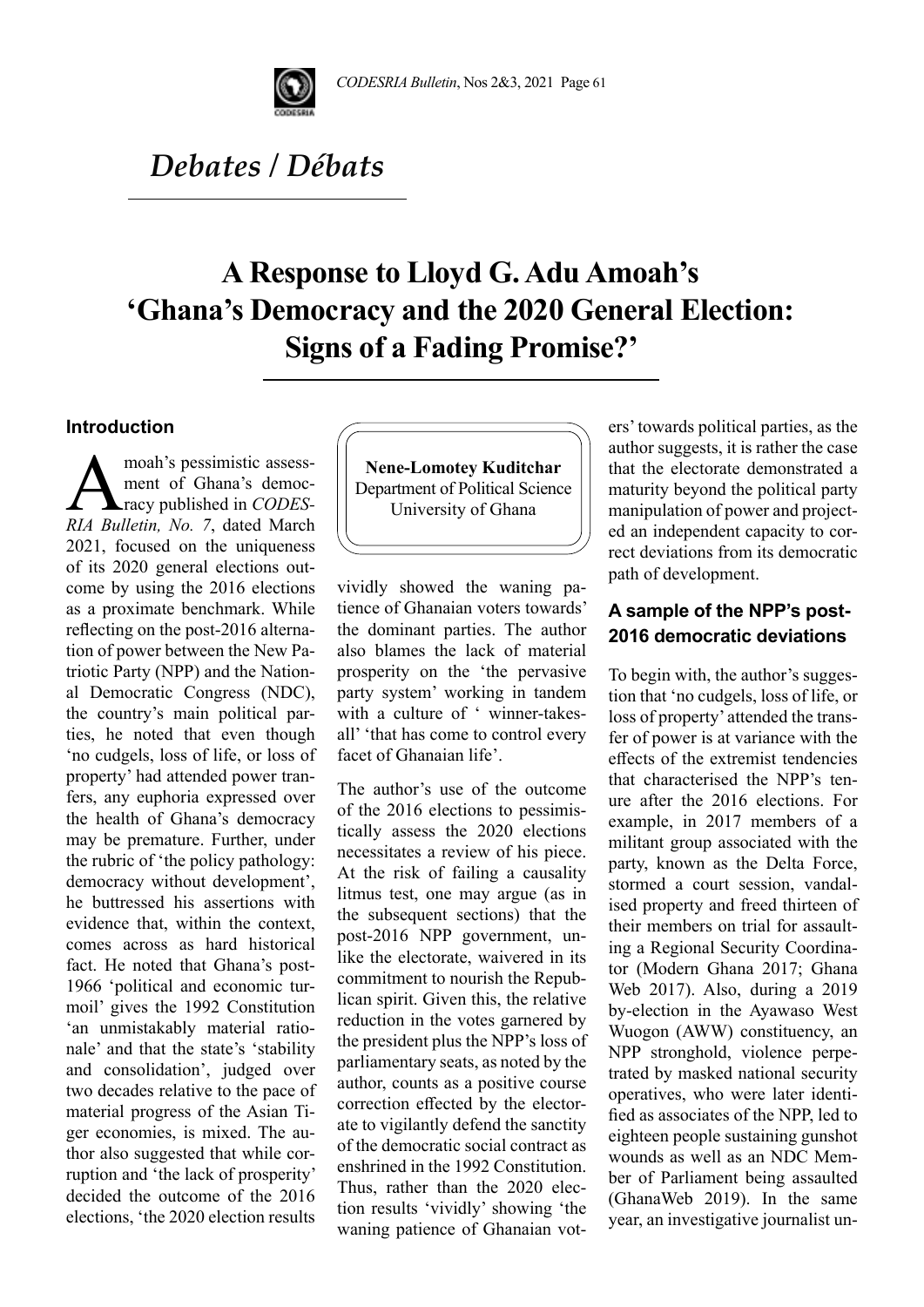covered the use of an annex in the seat of government to recruit and train NPP militia. In what amounted to the use of state power to illegally seize private property in 2020, about 500 excavators confiscated by a government task force set up to curb illegal small-scale mining (*galamsey*) went missing (African Eye Report 2020). Lastly, at least five people lost their lives and others were maimed in the heat of the 2020 elections (Al Jazeera 2020). These illustrations of deviation from the normative expectations of democracy served as the backdrop to the 2020 elections, during which the electorate voted to demonstrate that its commitment to guarantee the democratic ethos, unlike the NPP government, was beyond doubt.

# **Republican fidelity and democratic development**

The author asserted that the lack of material prosperity in Ghana implies that its democracy is developmentally deficient. Stretched to its logical conclusion, this observation implies a loss of faith in the current democratic dispensation. Nevertheless, an Afrobarometer study reported that a supermajority of Ghanaians (79 per cent) (Fig. 1) are willing to honour their tax obligations to the state even though 61 per cent do not know what the revenue raised is used for.

This finding suggests that in as much as unmet material needs may be a source of frustration to the electorate, there is politically significant fiduciary trust by the Ghanaian electorate towards the incumbent parties in government. This observation raises questions about the author's take that the 2020 elections signify the waning patience of Ghanaian voters towards political parties.



**Fig.1: Views of Ghanaians on tax legitimacy, 2019**

*Source:* (Bortey 2021: 3)

The author also noted that 'Ghana's democratic promise is failing to materialise' due to the unmet material needs of the citizenry, which can be blamed on a 'pervasive party system' thriving on an 'electoral system of winner-takes-all'. Again, this assertion does not stand the test of the bare facts of Ghana's political experience. Indeed, the country's democratic promise has been gradually materialising on a path of consistent consolidation since the 1966 crisis cited by the author. Although the evolutionary progress has been crude and deficient in human development, the polity has attained the necessary and sufficient conditions for the pursuit of other dividends, including material security: it evolved from political stability between 1981 and 1992 and transformed from an anocracy (1992–2000) into an inter- and intra-party power alternating democracy from 2000 to the present. Another indicator of consolidation is the sprouting of countervailing centres of power and agency beyond political parties. A few classic examples include the following. First, the Coalition of Domestic Election Observers (CODEO), an independent and non-partisan network of civil society groups, faith-based organisations and professional bodies, has been vigilantly observing Ghanaian elections since 2000 (CODEO Ghana, n.d.).

Second, the National House Chiefs (NHC) in 2018 led successful agitation against an attempt by the NPP government to railroad the election of metropolitan, municipal and district chief executives (MMD-CEs) on the ticket of political parties (Gyimah-Boadi; GhanaWeb 2019). Third, in 2020 there was effective resistance by a broad coalition of civil society actors to an NPP government attempt to pass a Public Universities Bill (PUB), which was deemed as inimical to academic freedom (CDD-Ghana 2020). Fourth the Coalition of Car and Spare Parts Dealers stopped an NPP government attempt to pass the 2020 Customs Amendment Act to ban the importation of salvaged vehicles (Bediako 2020). Against this background, the outcome of the 2020 elections, which technically curtailed the reach of the president's power by splitting parliamentary seats evenly between the two parties, rather than being indicative of 'waning patience' was a sign of a mature and confident electorate capable of keeping political parties on a short accountable leash in defence of the Republic.

The author also singles out the tendency of a 'pervasive party system' that thrives on a culture of 'winnertakes-all' as the main drawback of Ghana's democratic development. There are two problems with this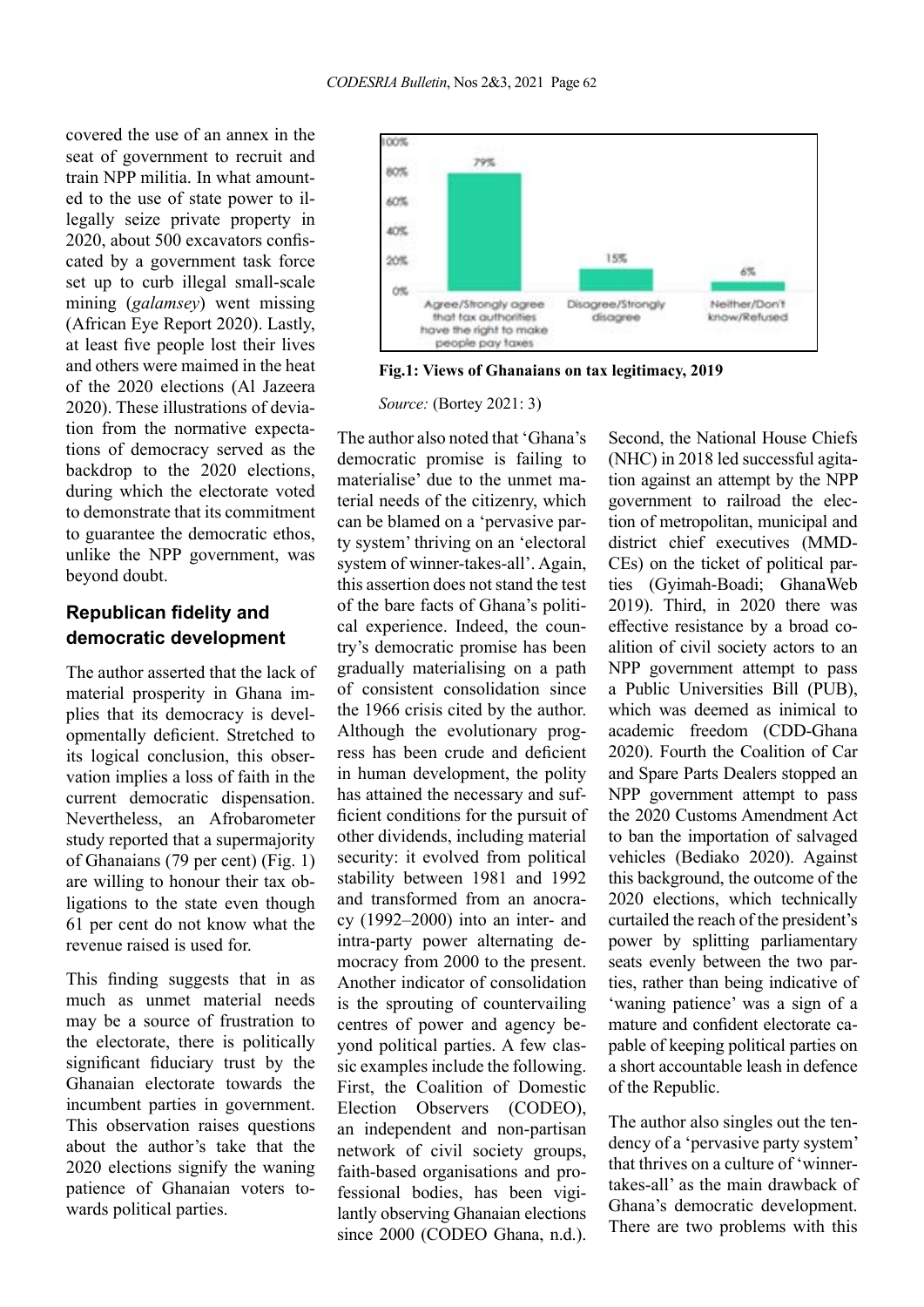assertion. First, it fails to recognise that the current dominant-party system has exorcised destabilising ethno-partisanship from Ghana's body politic, the core reason why the previous Republics failed (Chazan 1982; Boahen 1996). Even though the country is not yet out of the woods (Throup 2011), its parties have been compelled by the 1992 Constitution to internally even out ethnic group imbalances and project a national character. If Ghana's post-independence experience is anything to go by, the alternative to the current 'pervasive party system' will surely be the persistence of the 'pervasive ethnic-party system' of the past with all the turbulence it entailed (Moroff and Basedau 2013). Also, the suggestion of a culture of 'winnertakes-all' working in tandem with the dominant-party system smacks of exceptionalism and the non-assessment of a political dynamic on its merit. Ghana's political parties, just as any other in the world and history, are constituted and elected (during primaries and national elections) based on exclusive ideological/transactional affinity. Given this, it is not to be expected that the principle of inclusion, the alternative to 'winner-takes-all', will be a default option. Be that as it may, unlike the author suggests, a 'winner-patron-of-all' culture is a more apt attribute of Ghana's democracy: the state funds discretionary political expenditures of Members of Parliament (MPs) whether or not sitting MPs and the president belong to the same party (Citi Newsroom 2020). Given the foregoing, Ghana's democracy is developing with an internal logic of its own. It may not be in the same economic league as the Asian Tigers, but there are credible indicators to suggest that Ghana's democratic self-correcting capacity is steadily taking shape.

## **Bibliography**

- *African Eye Report*, 2020, Ghana: NPP vice chair arrested over missing excavators, 4 February. Available online at [https://africaneyereport.](https://africaneyereport.com/ghana-npp-vice-chair-arrested-over-missing-excavators/) [com/ghana-npp-vice-chair](https://africaneyereport.com/ghana-npp-vice-chair-arrested-over-missing-excavators/)[arrested-over-missing-excavators/](https://africaneyereport.com/ghana-npp-vice-chair-arrested-over-missing-excavators/).
- *Al Jazeera*, 2020, Ghana President Nana Akufo-Addo wins reelection as 5 killed, 9 December. Available online at [https://www.](https://www.aljazeera.com/news/2020/12/9/five-killed-in-ghana-election-violence-as-accusations-continue) [aljazeera.com/news/2020/12/9/](https://www.aljazeera.com/news/2020/12/9/five-killed-in-ghana-election-violence-as-accusations-continue) [five-killed-in-ghana-election](https://www.aljazeera.com/news/2020/12/9/five-killed-in-ghana-election-violence-as-accusations-continue)[violence-as-accusations-continue](https://www.aljazeera.com/news/2020/12/9/five-killed-in-ghana-election-violence-as-accusations-continue).
- Amoah, L. G., 2021, Ghana's democracy and the 2020 General Election: Signs of a fading promise?, *CODESRIA Bulletin Online,* 3 April. Available online at [http://www.codesria.org/spip.](http://www.codesria.org/spip.php?article3139) [php?article3139.](http://www.codesria.org/spip.php?article3139)
- Bediako, J., 2020, Spare parts dealers kick against ban on importation of salvaged cars, Retrieved April 3, 2021, *The Chronicle,* 25 August. Available online at [https://](https://thechronicle.com.gh/spare-parts-dealers-kick-againstban-on-importation-of-salvaged-cars/) [thechronicle.com.gh/spare-parts](https://thechronicle.com.gh/spare-parts-dealers-kick-againstban-on-importation-of-salvaged-cars/)[dealers-kick-againstban-on](https://thechronicle.com.gh/spare-parts-dealers-kick-againstban-on-importation-of-salvaged-cars/)[importation-of-salvaged-cars/.](https://thechronicle.com.gh/spare-parts-dealers-kick-againstban-on-importation-of-salvaged-cars/)
- Boahen, A. A., 1996, Ghana: Conflict reoriented, in Zartman, I. W., ed., *Governance As Conflict Management: Violence And Politics In West Africa*, Washington, DC: Brookings Institution Press, pp. 95–147.
- Bortey, I. N., 2021, Ghanaians willing to pay taxes but find it difficult to know how tax revenues are used, *Afrobarometer*, 7 April. Available online at [https://afrobarometer.org/](https://afrobarometer.org/press/ghanaians-willing-pay-taxes-find-it-difficult-know-how-tax-revenues-are-used-afrobarometer) [press/ghanaians-willing-pay-taxes](https://afrobarometer.org/press/ghanaians-willing-pay-taxes-find-it-difficult-know-how-tax-revenues-are-used-afrobarometer)[find-it-difficult-know-how-tax](https://afrobarometer.org/press/ghanaians-willing-pay-taxes-find-it-difficult-know-how-tax-revenues-are-used-afrobarometer)[revenues-are-used-afrobarometer](https://afrobarometer.org/press/ghanaians-willing-pay-taxes-find-it-difficult-know-how-tax-revenues-are-used-afrobarometer).
- CDD-Ghana, 2020, CDD-Ghana Memorandum: Public Universities Bill. Available online at [https://cddgh.](https://cddgh.org/cdd-ghana-public-universities-bill/) [org/cdd-ghana-public-universities](https://cddgh.org/cdd-ghana-public-universities-bill/)[bill/.](https://cddgh.org/cdd-ghana-public-universities-bill/) Accessed 5 April 2021.
- Chazan, N., 1982, Ethnicity and politics in Ghana, *Political Science Quarterly,*  Vol. 94, No. 3, pp. 461–485.
- *Citi Newsroom*, 2020, MPs' Common Fund To Be Released Soon—Finance Ministry, 13 February. Available online at [https://citinewsroom.](https://citinewsroom.com/2020/02/mps-common-fund-to-be-released-soon-finance-ministry/) [com/2020/02/mps-common-fund-to-](https://citinewsroom.com/2020/02/mps-common-fund-to-be-released-soon-finance-ministry/)

[be-released-soon-finance-ministry/](https://citinewsroom.com/2020/02/mps-common-fund-to-be-released-soon-finance-ministry/). Accessed 5 April 2021.

- CODEO Ghana, n.d., Ensuring peaceful and credible elections. Available online at <https://codeoghana.org/>. Accessed 3 April 2021.
- *Ghana Web*, 2017, NPP Delta Force Storms Kumasi Court; Frees 13 Suspects, 6 April. Available online at: [https://www.ghanaweb.com/](https://www.ghanaweb.com/GhanaHomePage/NewsArchive/NPP-Delta-force-storms-Kumasi-court-frees-13-suspects-526326) [GhanaHomePage/NewsArchive/](https://www.ghanaweb.com/GhanaHomePage/NewsArchive/NPP-Delta-force-storms-Kumasi-court-frees-13-suspects-526326) [NPP-Delta-force-storms-Kumasi](https://www.ghanaweb.com/GhanaHomePage/NewsArchive/NPP-Delta-force-storms-Kumasi-court-frees-13-suspects-526326)[court-frees-13-suspects-526326.](https://www.ghanaweb.com/GhanaHomePage/NewsArchive/NPP-Delta-force-storms-Kumasi-court-frees-13-suspects-526326)
- *GhanaWeb*, 2019, Ayawaso West Wuogon by-election: Violent acts frightening, worrisome – CSOs, 2 Febuary. Available online at [https://www.ghanaweb.com/](https://www.ghanaweb.com/GhanaHomePage/NewsArchive/Ayawaso-West-Wuogon-by-election-Violent-acts-frightening-worrisome-CSOs-720226) [GhanaHomePage/NewsArchive/](https://www.ghanaweb.com/GhanaHomePage/NewsArchive/Ayawaso-West-Wuogon-by-election-Violent-acts-frightening-worrisome-CSOs-720226) [Ayawaso-West-Wuogon-by](https://www.ghanaweb.com/GhanaHomePage/NewsArchive/Ayawaso-West-Wuogon-by-election-Violent-acts-frightening-worrisome-CSOs-720226)[election-Violent-acts-frightening](https://www.ghanaweb.com/GhanaHomePage/NewsArchive/Ayawaso-West-Wuogon-by-election-Violent-acts-frightening-worrisome-CSOs-720226)[worrisome-CSOs-720226.](https://www.ghanaweb.com/GhanaHomePage/NewsArchive/Ayawaso-West-Wuogon-by-election-Violent-acts-frightening-worrisome-CSOs-720226)
- *GhanaWeb*, 2019, Vote No! National House of Chiefs Rejects Partisan Assembly Polls, 15 November. Available online at https:// [https://www.ghanaweb.com/](https://www.ghanaweb.com/GhanaHomePage/NewsArchive/Vote-no-National-House-of-Chiefs-rejects-partisan-assembly-polls-799492) [GhanaHomePage/NewsArchive/](https://www.ghanaweb.com/GhanaHomePage/NewsArchive/Vote-no-National-House-of-Chiefs-rejects-partisan-assembly-polls-799492) [Vote-no-National-House-of-](https://www.ghanaweb.com/GhanaHomePage/NewsArchive/Vote-no-National-House-of-Chiefs-rejects-partisan-assembly-polls-799492)[Chiefs-rejects-partisan-assembly](https://www.ghanaweb.com/GhanaHomePage/NewsArchive/Vote-no-National-House-of-Chiefs-rejects-partisan-assembly-polls-799492)[polls-799492](https://www.ghanaweb.com/GhanaHomePage/NewsArchive/Vote-no-National-House-of-Chiefs-rejects-partisan-assembly-polls-799492). Accessed 5 April 2021.
- Gyimah-Boadi, E., n.d., Election of MMDCEs: A panacea for all local governance challenges? *Afrobarometer.* Available online at [https://afrobarometer.org/blogs/](https://afrobarometer.org/blogs/election-mmdces-panacea-all-local-governance-challenges) [election-mmdces-panacea-all](https://afrobarometer.org/blogs/election-mmdces-panacea-all-local-governance-challenges)[local-governance-challenges](https://afrobarometer.org/blogs/election-mmdces-panacea-all-local-governance-challenges). Accessed 5 April 2021.
- *Modern Ghana*, 2017, Fact File: 18 incidents of vigilante violence since NPP victory, 26 October. Available online at [https://www.](https://www.modernghana.com/news/811991/fact-file-18-incidents-of-vigilante-violence-sinc.html) [modernghana.com/news/811991/](https://www.modernghana.com/news/811991/fact-file-18-incidents-of-vigilante-violence-sinc.html) [fact-file-18-incidents-of-vigilante](https://www.modernghana.com/news/811991/fact-file-18-incidents-of-vigilante-violence-sinc.html)[violence-sinc.html.](https://www.modernghana.com/news/811991/fact-file-18-incidents-of-vigilante-violence-sinc.html)
- Moroff, A. and Basedau, M., 2013, An Effective Measure Of Institutional Engineering? Ethnic Party Bans In Africa, in Bogaards, M., Basedau, M. and Hartmann C., eds, *Ethnic Party Bans In Africa*, Abingdon: Routledge, pp. 666–686.
- Throup, W. D., 2011, *Ghana: Assessing the risks to stability,* Washington, DC: CSIS.